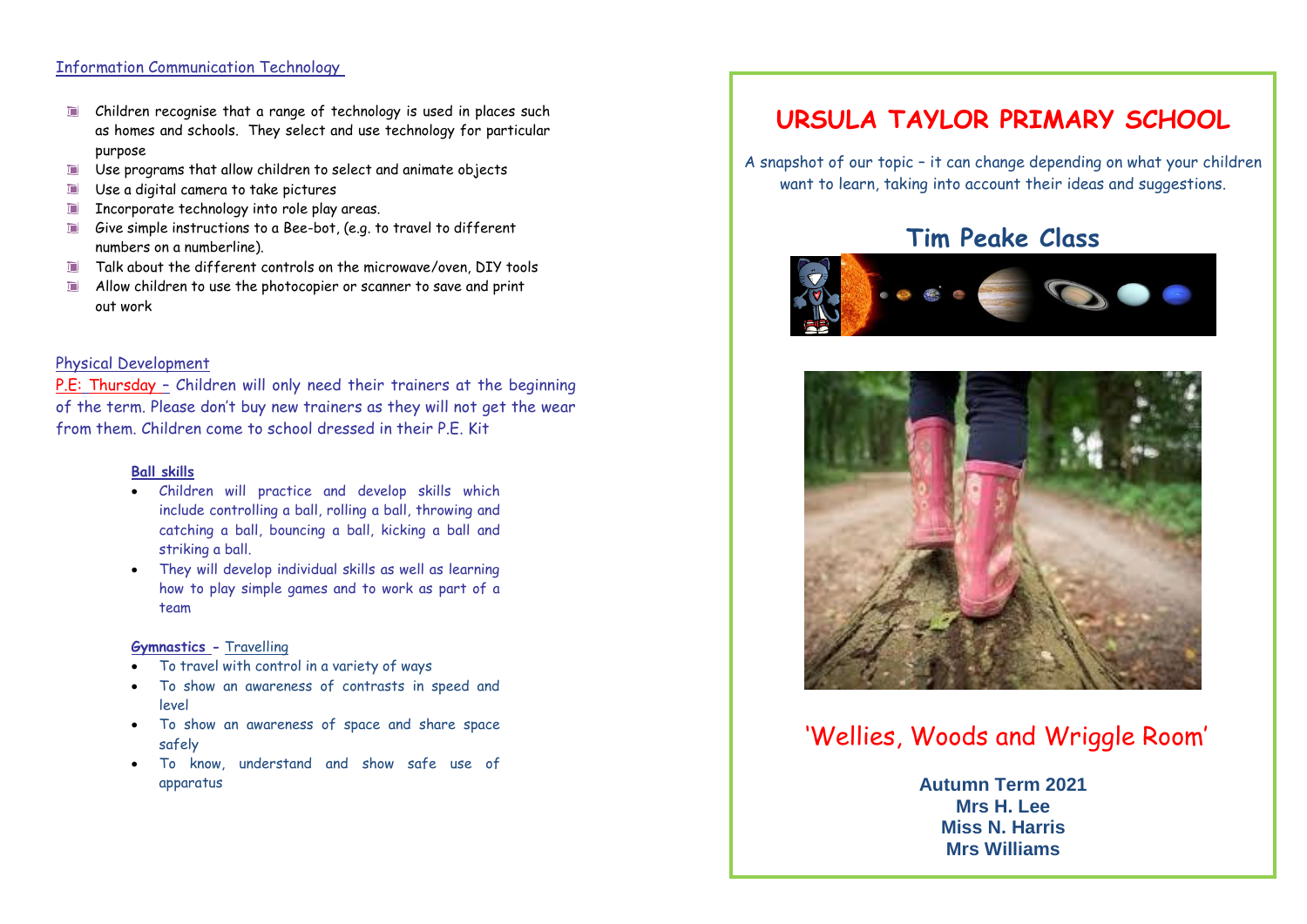### Maths

- Develop fast recognition of up to 3 objects, without having to count them  $\Box$ individually ('subitising'). What do you see and how do you see it?
- Recite numbers past 5. Say one number for each item in order: 1,2,3,4,5. D
- Know that the last number reached when counting a small set of objects  $\Box$ tells you how many there are in total ('cardinal principle').
- Show 'finger numbers' up to 5.  $\Box$
- Link numerals and amounts: for example, showing the right number of  $\Box$ objects to match the numeral, up to 5.
- Experiment with their own symbols and marks as well as numerals. T.
- Solve real world mathematical problems with numbers up to 5.  $\Box$
- Compare quantities using language: 'more than', 'fewer than'.  $\Box$
- Talk about and explore 2D and 3D shapes (for example, circles, rectangles,  $\Box$ triangles and cuboids) using informal and mathematical language: 'sides', 'corners'; 'straight', 'flat', 'round'.
- Make comparisons between objects relating to size, length, weight and  $\Box$ capacity.

#### Communication, language & Literacy

- Enjoy listening to longer stories and can remember much of what happens. Pay attention to more than one thing at a time, which can be difficult.
- Know many rhymes, be able to talk about familiar books, and be able to tell  $\Box$ a long story.
- Use a wider range of vocabulary.
- Understand a question or instruction that has two parts, such as: "Get your **T** coat and wait at the door".
- Understand 'why' questions, like: "Why do you think the caterpillar got so  $\Box$ fat?"
- Develop their communication but may continue to have problems with T I irregular tenses and plurals, such as 'runned' for 'ran', 'swimmed' for 'swam'.
- Develop their pronunciation but may have problems saying: some sounds:  $\Box$ r, j, th, ch, and sh • multi-syllabic words such as 'pterodactyl', 'planetarium' or 'hippopotamus'.
- Follow Shonette Bason Pre-writing programme  $\blacksquare$
- Dough Disco  $\Box$
- Sensory pre-writing patterns in shaving foam, salt, gloop etc
- Copy cat drawing a

## Wellies, Woods and Wriggle Room

## COMPUTING AND TECHNOLOGY

- Children use the iPad to photograph their work
- Use technological toys and discuss how they work
- Have an awareness of the technology we use in our homes  $\Box$

## PSED

- New friends / new setting finding their way around the school. Getting to know significant adults. Learning new routines
- Becoming independent in making choices and finding what they need. Helping each other. Learning their colour groups

#### UNDERSTANDING THE WORLD

- Me in a box Begin to make sense of their own life-story and family's history.
- Talk about members of their immediate family and community.
- Name and describe people who are familiar to them.
- Use all their senses in hands-on exploration of natural materials.
- Explore collections of materials with similar and/or different properties.
- Talk about what they see, using a wide vocabulary  $\Box$
- Begin to understand the need to respect and care for the natural environment and all living things. A hike up the woods.
- Who is Tim Peake? The Planets, the Moon and the Sun
- Night time ramble the sky at night October 20, 2021 3:56pm BST The Hunters Moon. More information to follow

Religious Education will focus on the word 'God'. Children will learn that the word God is a name. Christians believe God is the creator of the universe. Christians believe God made our wonderful world and so we should look after it. Our value for this term is 'Joy; – please read the newsletter for further information.

#### Mini topics

- Autumn
- Harvest
- Guy Fawkes
- Divali
- Hanukah
- Christmas